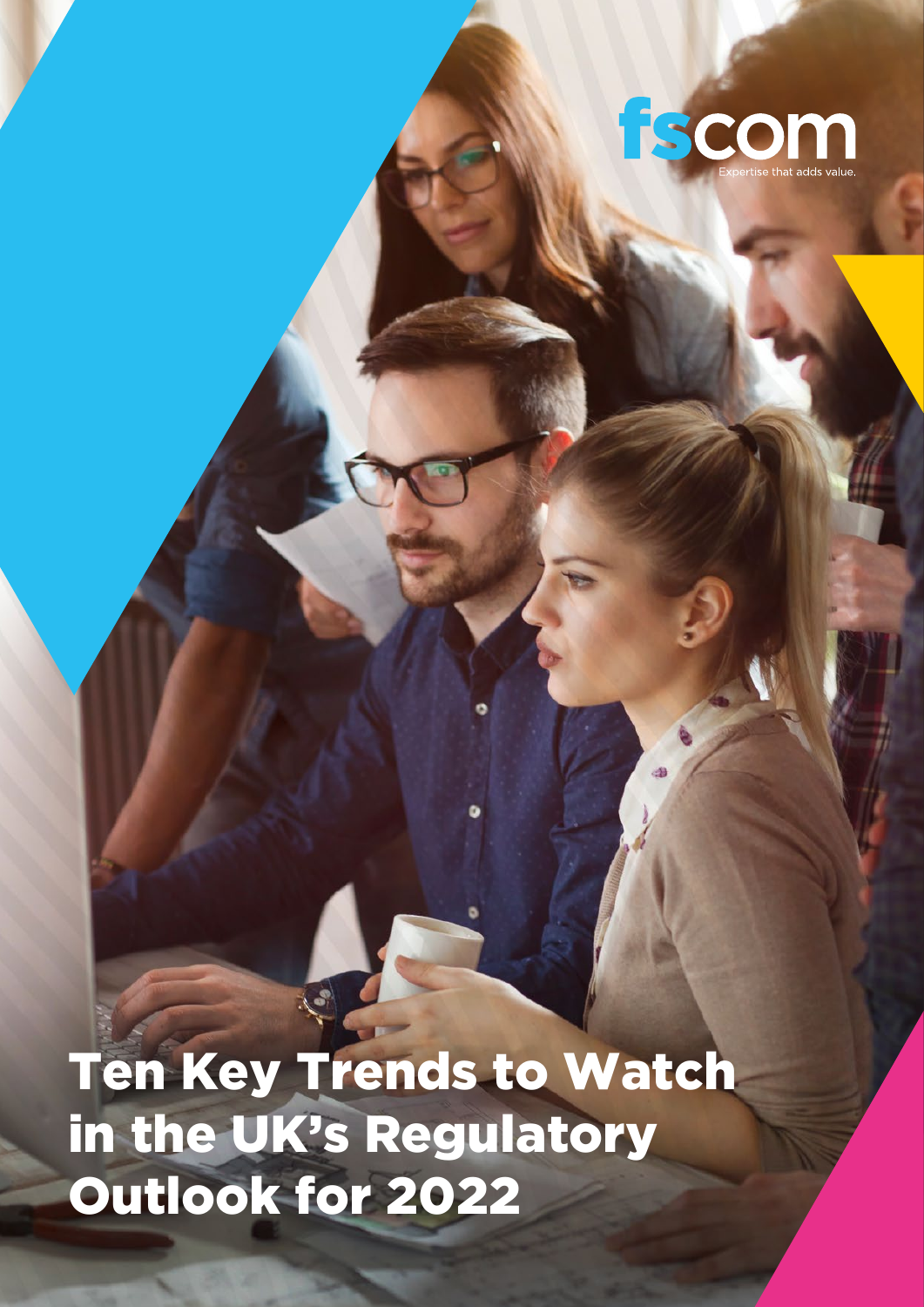The UK's financial services sector is braced for a year of change as we embark on 2022. New regulatory requirements will come into force this year, and further developments are expected from the Financial Conduct Authority (FCA) in the coming months.

In a recent webinar, four experts from fscom highlighted the main trends and developments firms should prepare for in the coming year and beyond. They are:

- Jamie Cooke, Managing Director of fscom and Head of Investments.
- Alison Donnelly, Director and Head of Payments.
- Phil Creed, Director and Head of Financial Crime.
- Nick Gumbley, Associate Director and Head of Cyber Security.

They brought their knowledge and experience from across the financial services sector to highlight the implications of upcoming regulations and supervisory priorities for payment and e money institutions, cyber security, financial crime and investments.

The general trend across all sectors is clear: the Financial Conduct Authority (FCA) has signalled that they will be more interventionist in 2022 in order to protect consumers and market confidence. The impact being that financial institutions need to ensure they can demonstrate compliance with the applicable regulations, and this report offers guidance on where they should focus their efforts.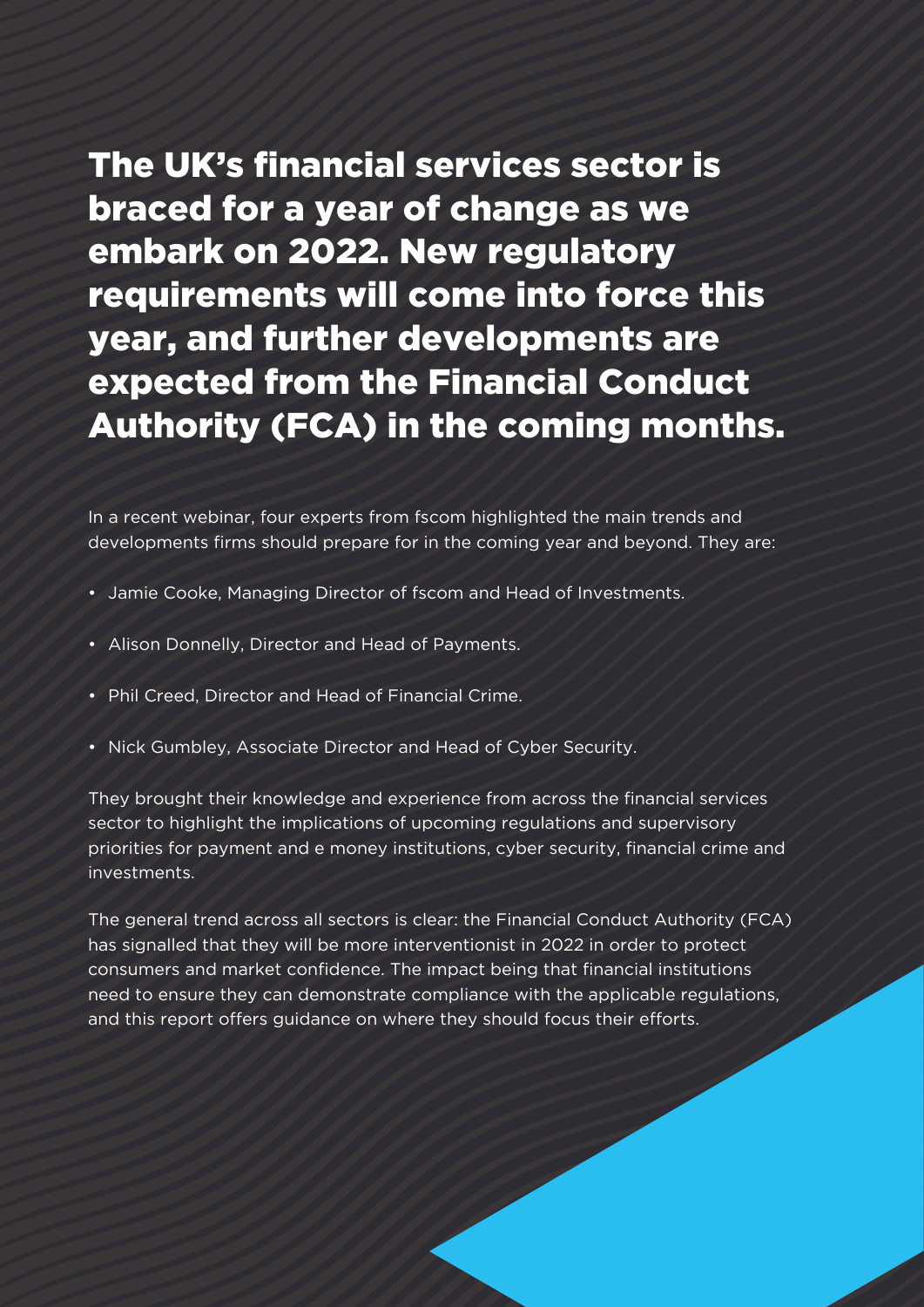# Contents

| 1. Consumer duty is at the top of the FCA's agenda                                            | Page 4  |
|-----------------------------------------------------------------------------------------------|---------|
| 2. Firms must demonstrate financial resilience and plan<br>for failure                        | Page 4  |
| 3. The deadline to demonstrate operational resilience planning<br>is approaching              | Page 5  |
| 4. Heightened scrutiny on the Payment and E-Money sector                                      | Page 5  |
| 5. Fraud embarrassments will lead to renewed focus on<br>corporate compliance                 | Page 7  |
| 6. Rising risk of cyber attacks requires careful<br>information management                    | Page 7  |
| 7. Normalisation of the FCA's approach to<br>cryptocurrency firms                             | Page 8  |
| 8. An ever-widening English Channel: more divergence is<br>expected post-Brexit               | Page 9  |
| 9. The BNPL sector will take its first steps on the march<br>towards regulation               | Page 10 |
| 10. Diversity, inclusion and ESG are shifting from good practice<br>to regulatory expectation | Page 10 |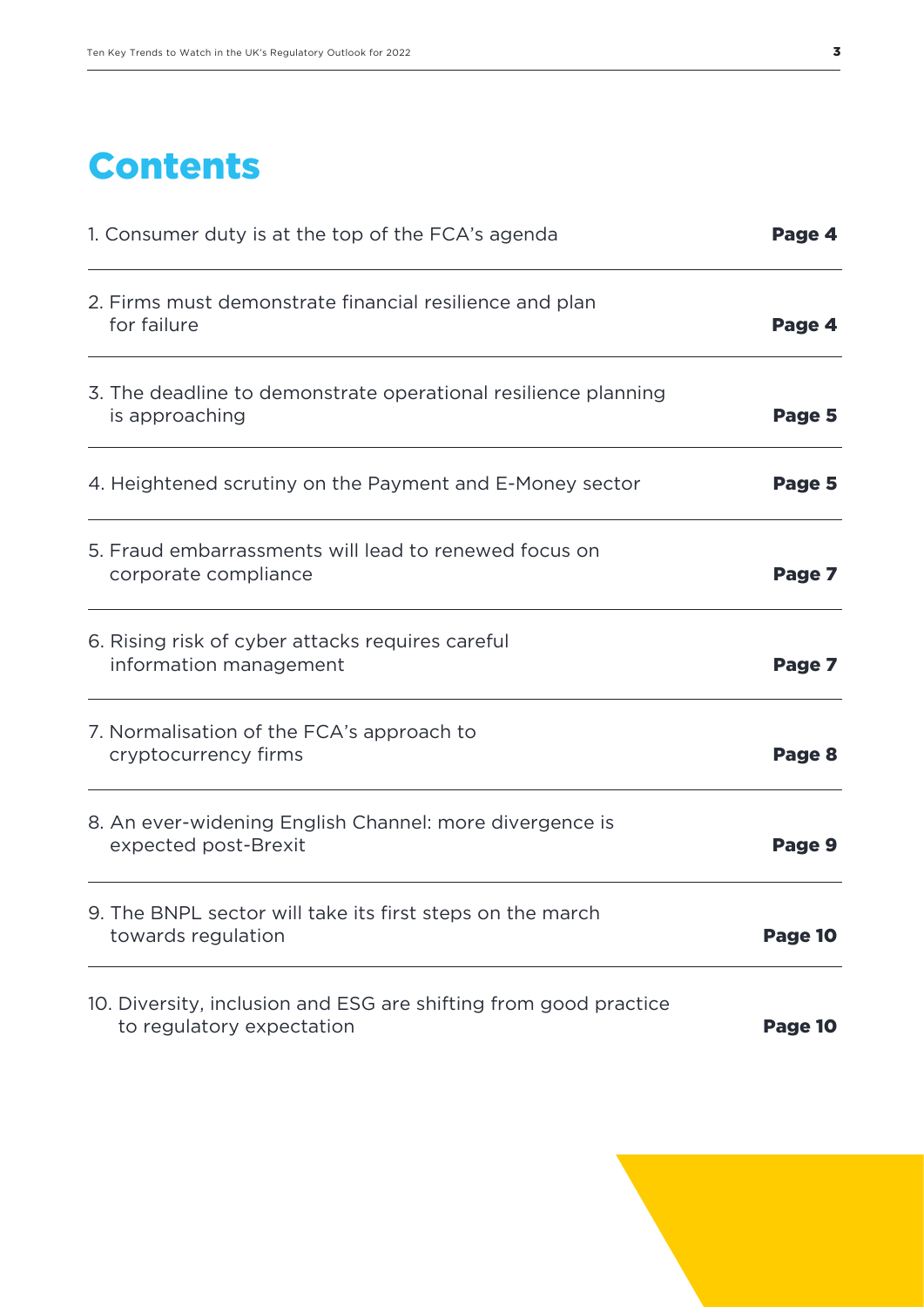#### 1. Consumer duty is at the top of the FCA's agenda

The FCA has become frustrated in recent years that firms don't get things right for the consumers in the first place, so rules and guidance that introduces a consumer duty on companies are being formalised. The new Consumer Duty rules are likely to be rolled out in July 2022, with implementation expected by 30 April 2023. Essentially, they place requirements on firms to ensure they deliver good consumer outcomes. It is likely to impact all firms with retail clients and will also apply to unregulated but ancillary services, such as the provision of unregulated FX alongside a payment service.

Further obligations to protect vulnerable customers came in at the end of 2021 with new guidance from the FCA. Firms must ensure they have assessed the entire customer journey and identified possibilities for engaging with vulnerable customers. They should then have the right system in place to treat them with sensitivity, making reasonable accommodation to them to ensure they are not disadvantaged. Once you have a framework, you can develop policies and procedures and share information with management.

Read more about safeguarding here.

#### 2. Firms must demonstrate financial resilience and plan for failure

A key regulatory requirement related to consumer duty is that firms should have a plan in place for if they fail. This has become more relevant due to the significant rise in cost of living and the impact of the pandemic. The FCA want to see that firms have sufficient capital, liquidity and resources to be able to fail in an orderly manner.

The Investment Firms Prudential Regime (IFPR) came into force on 1 January this year with this aim in mind. It applies to regulated investment firms and is designed to have a more accurate assessment of capital, including an enhanced adequacy assessment, which should mitigate the risk of failure due to macro-economic events. We expect to see more targeted FCA interventions against firms whose financial resilience appears to be weak in 2022.

The need for companies to have wind-down plans in place were introduced in July 2020 and formalised in late 2021. Firms must show a proper plan to the FCA which contains sufficient information about thresholds, financial forecasts and stress testing.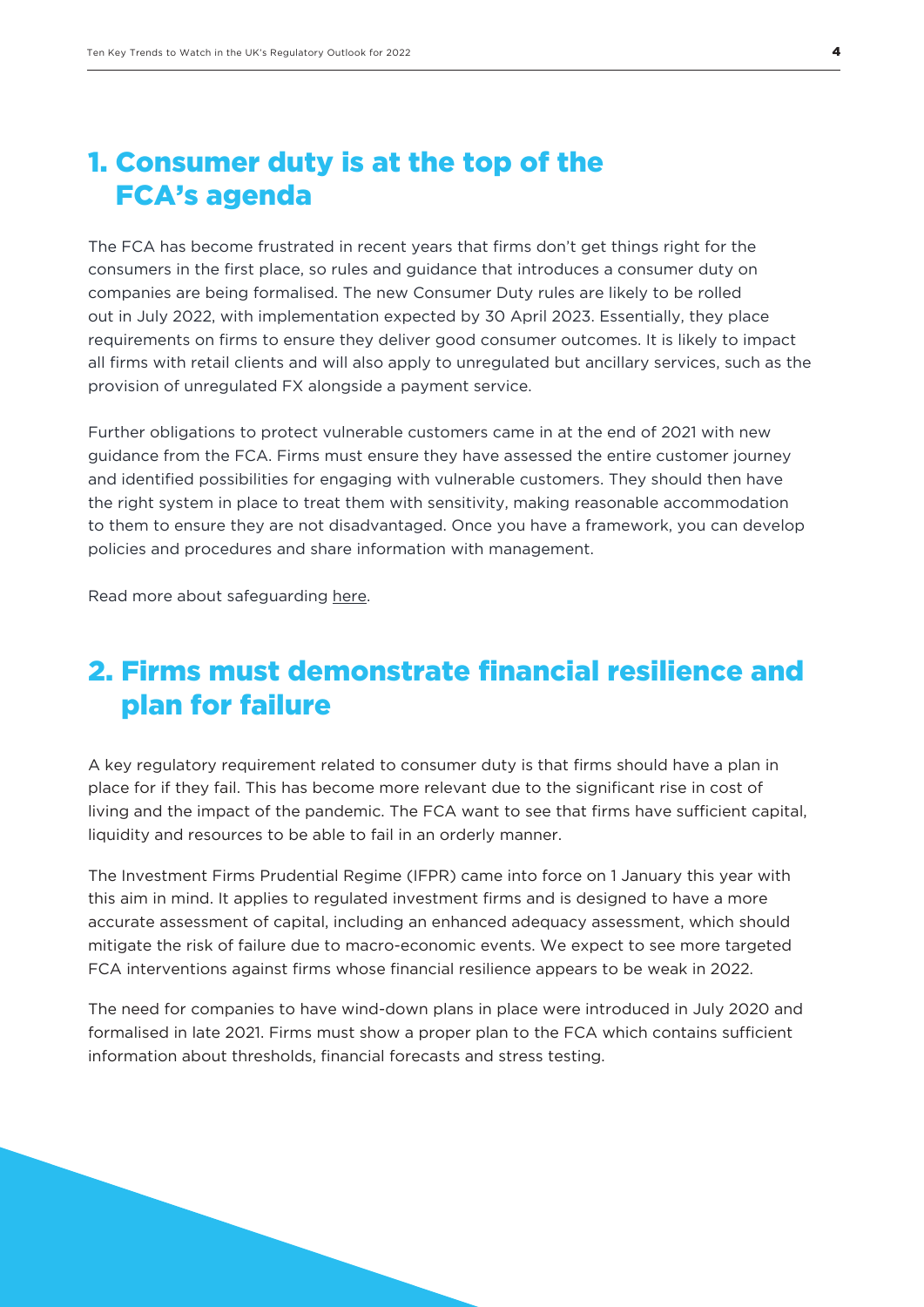#### 3. The deadline to demonstrate operational resilience planning is approaching

The FCA's business plan also specifies operational resilience of financial services firms as a priority for the year ahead. PS21/3 requires firms to demonstrate that they are taking steps towards operational resilience by 31 March 2022. Firms need to have identified the key operational processes that could have a material impact on business continuity. Moreover, by March 2025, firms must have fully mapped and tested their important business services to ensure they operate consistently within their impact tolerances.

The need for operational resilience looms large in the priorities and concerns of financial services companies, too. At our webinar, we asked participants to identify their main area for improvement in 2022. A clear majority of 62% picked operational resilience.

This task need not be overwhelming for firms, however. Our best advice is to build on the knowledge, experience and work already completed across your business – a lot of components of operational resilience exist in functions across the company, and the pandemic proved a test of Business Continuity Planning in particular. Bringing in stakeholders and subject matter experts in each function will help you to build on and reflect current business practices in support of operational resilience.

Read more about operational resilience best practices in our blog.

#### 4. Heightened scrutiny on the Payment and E-Money sector

For those in the Payment and E-Money sector that are operating as if still in infancy there's a warning that the FCA is not prepared to tolerate this any longer. While there may not be any plans for thematic reviews specifically for the sector, the uptick in the level of scrutiny applied to the sector will continue in 2022, at both the gateway for applicants and for the established institutions. The FCA is also being more targeted in its approach, gleaning information from surveys and market intelligence to identify which institutions to scrutinise. Payment and e-money institutions should also consider the possibility that the FCA's Senior Managers and Certification Regime could be applied to them – if not this year, then soon.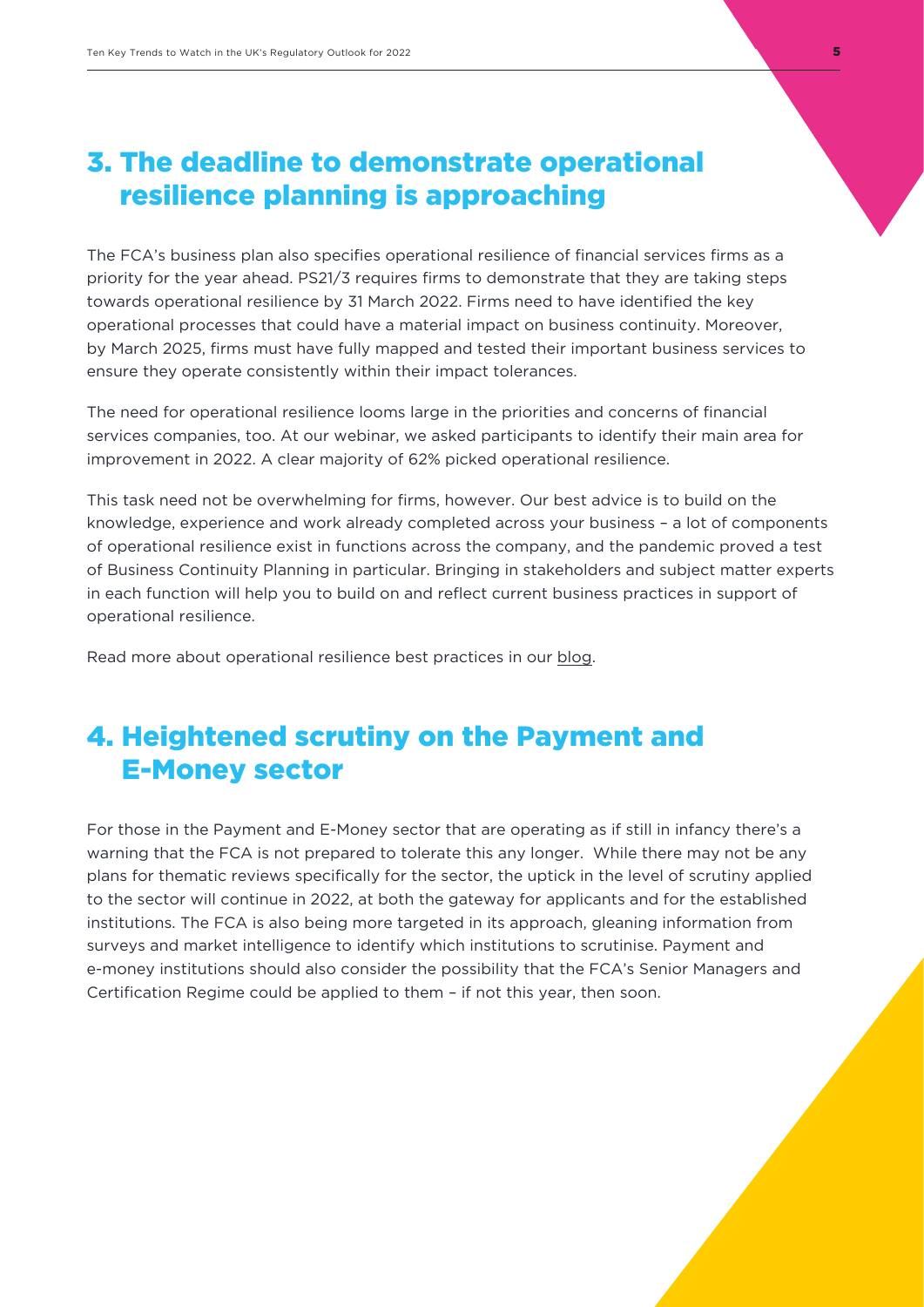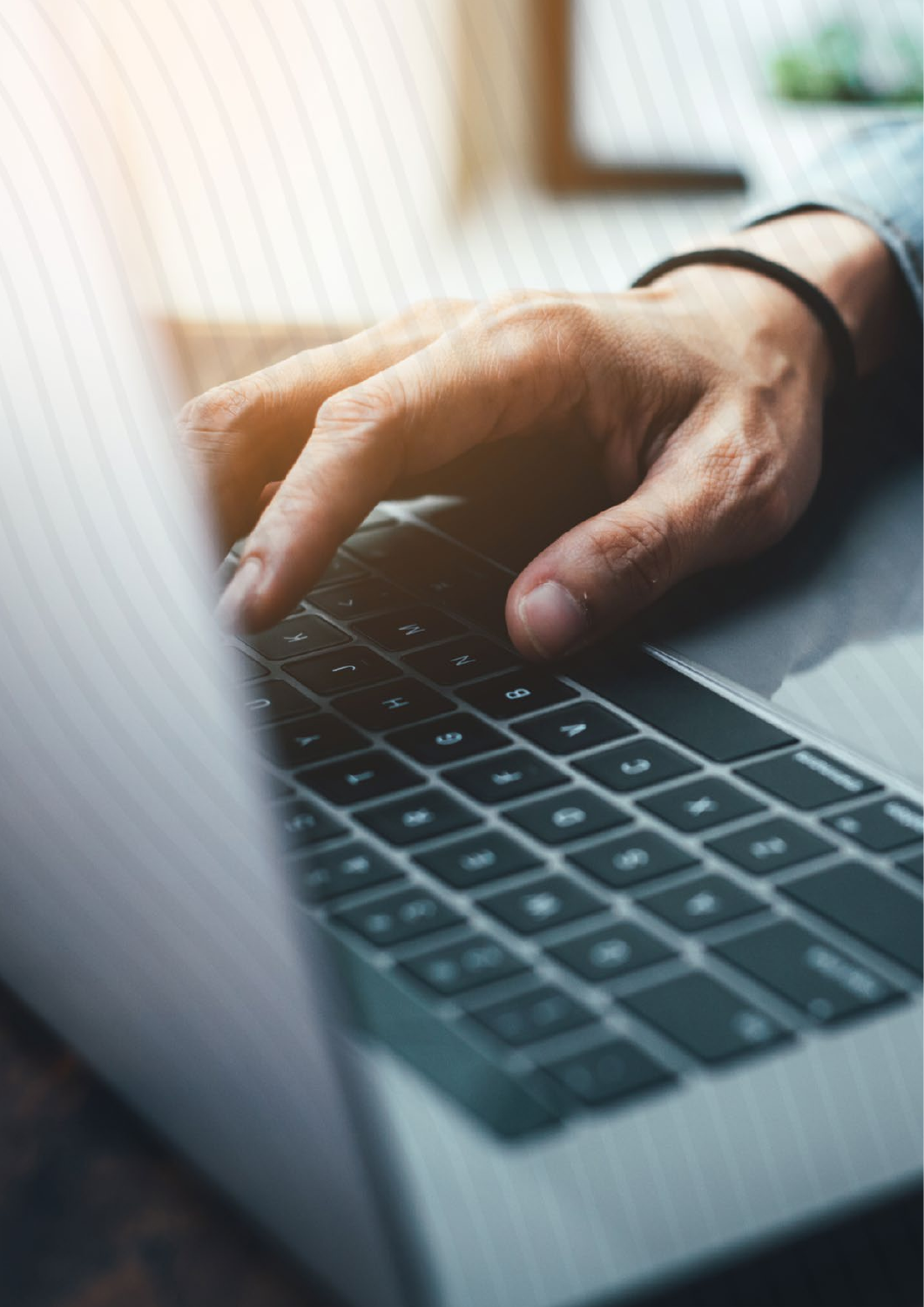Applicants and firms' best defence is to implement – and be ready to demonstrate to the FCA – systems and controls to protect customers through:

| $\mathcal Q$         | A detailed and bespoke safeguarding policy with accompanying procedures.                          |
|----------------------|---------------------------------------------------------------------------------------------------|
| 信                    | A vulnerable customer framework and accompanying procedures including for<br>handling complaints. |
| $\sqrt{\frac{2}{x}}$ | A wind-down plan that is reviewed at least annually.                                              |
|                      | Ensuring that directors and senior managers have adequate skills and experience for               |

5. Fraud scandals will lead to renewed focus on

the role they hold, as well as being fit and proper persons.

financial crime compliance

Fraud is high up in the news agenda, and as a result it's front of mind for politicians and the regulatory authorities. In the last year, the national papers in the UK have extensively covered the scale of fraudulent activity within the government's Bounceback Loan scheme. This will only heighten the FCA's scrutiny of fraud taking place within financial institutions and their clients and third parties. Financial services firms should expect more regular and more rigorous checks that they have appropriate controls in place around fraud, AML and wider financial crime.

More broadly, the FCA has been more forthright in tackling financial crime over the last two years. A number of Section 166 notices under the Financial Services and Markets Act have been implemented when a firm's activities caused them concern or required further investigation. Cryptocurrency firms have faced especial scrutiny and several firms have had to rewrite compliance programmes to ensure they are fit for purpose for the size of the business.

Our main advice for financial crime professionals is to carry out a business-wide risk assessment. We still see varying levels of qualities in these documents, yet it is the cornerstone from which everything else in your anti-financial crime regime can be built out.

#### 6. Rising risk of cyber attacks requires careful information management

The rate of cyber attacks has rocketed since the pandemic forced more interactions online, and bad actors' methods have acquired greater sophistication. The UK regulators expect companies to protect sensitive information that they hold about their customers and employees; financial statements; five-year plans and more.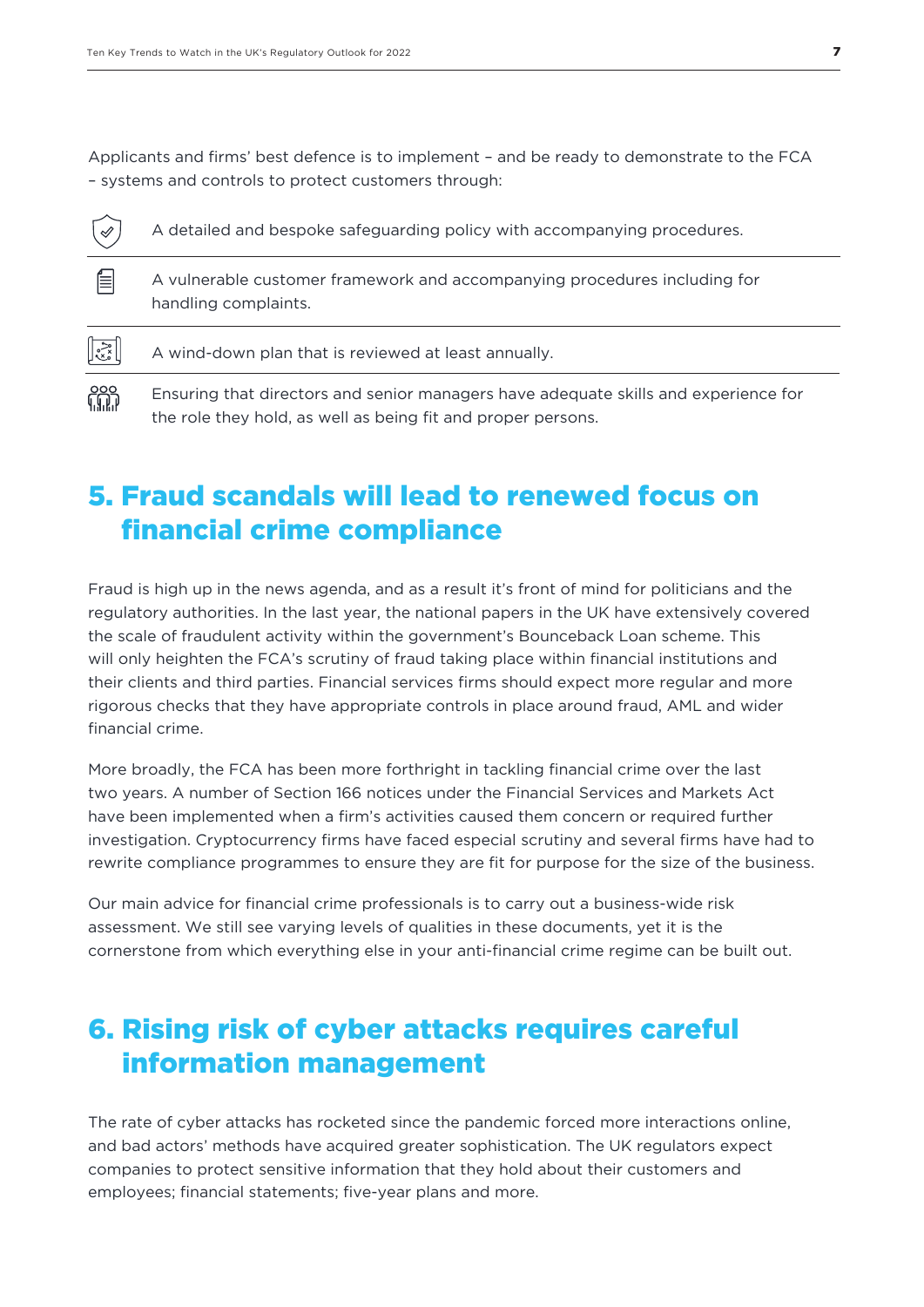Cyber security will also be increasingly recognised as a core component of operational resilience. Likewise, the security of the supply chain and outsourcing will be a focus of the regulators, as well as ensuring information shared with these third parties is appropriately secured. The Information Commissioner's Office expects firms to meet strict requirements around the General Data Protection Regulation.

Firms are advised to follow a three-stage process to meet regulatory expectations and manage the risk of a damaging cyber attack:



**Stage 1:** Understand what personal data you hold, how you collect it, how it is transmitted internally and to third parties, and how it is destroyed when it is no longer required.



**Stage 2:** Assess the effectiveness of your information security controls against a baseline to highlight where controls need to be implemented and improved. This assessment should cover your third parties and assess the security of your supply chain.



**Stage 3:** Carry out remediation by designing a programme that improves your controls, laying out milestones to report back to senior stakeholders and the board. You should continue to perform audits and reviews every year.

Read more about cyber security here.

#### 7. Normalisation of the FCA's approach to cryptocurrency firms

We envisage this year being a significant period of change for cryptocurrency firms on the regulatory side. Around 30 firms have now been authorised by the FCA. These tend to be smaller household names rather than the big players, which reflects the FCA's worry that large firms buying and selling large volumes of cryptoassets could pose risks to consumer protection.

Cryptocurrency is being pulled by the FCA into more familiar territory, with growing moves to control what such firms can and cannot do in the UK. Crypto firms recently have received stricter enforcement actions from the Advertising Standards Authority, and the FCA will take over this role in 2022. They will expect that firms are clearer when communicating to customers who may not understand how these investments work. We should expect to see cryptocurrency treated more and more like an investment product similar to the crypto asset approach.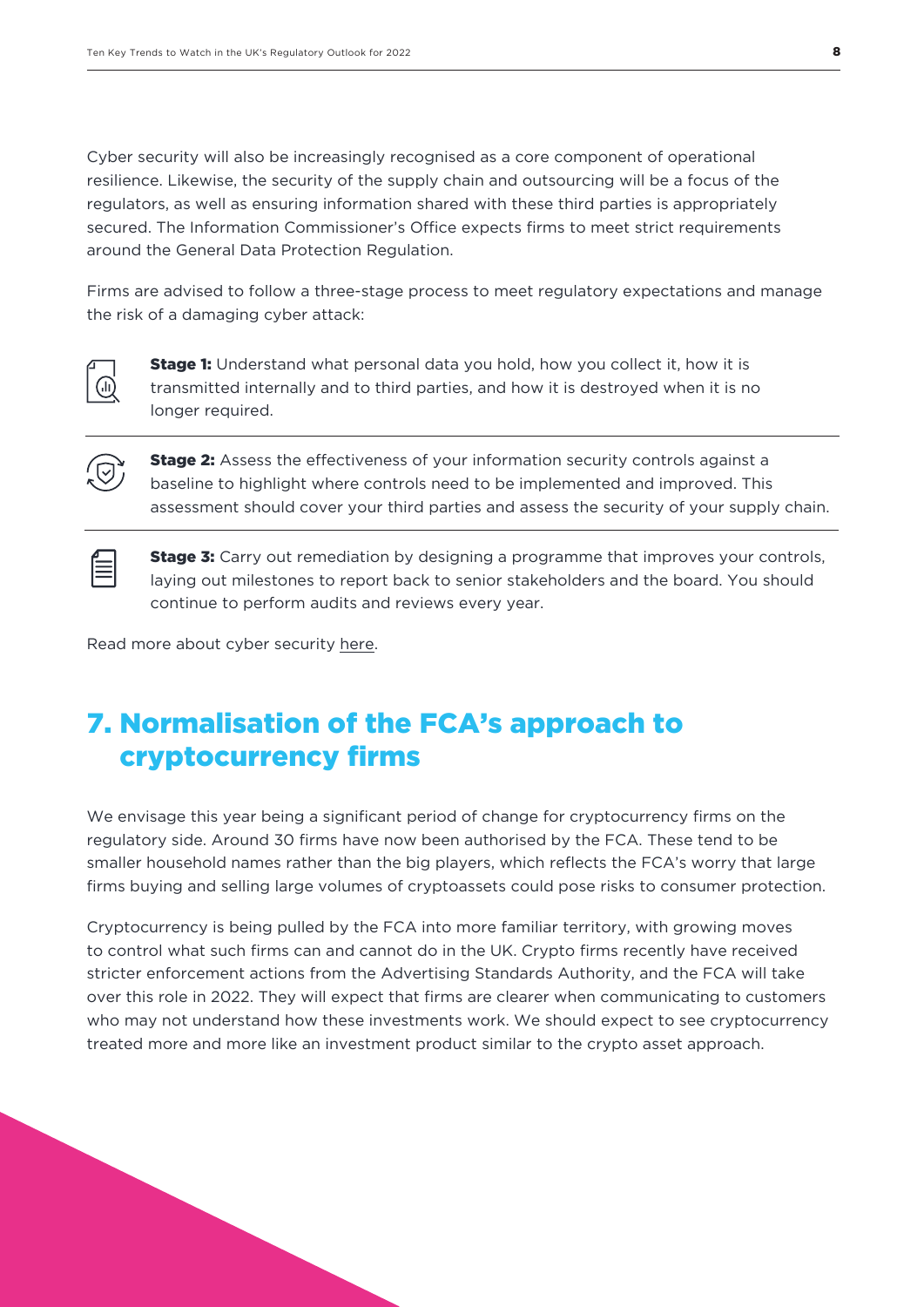Crypto firms are going through a period of remediation. The FCA has been directing them towards compliance with the EU's Fifth Anti-Money Laundering Directive, and many firms have brought in experienced and high-quality compliance professionals to devise and execute an appropriate AML framework. Cryptocurrency firms tend to perform Customer Due Diligence in AML effectively, but struggled in other areas like periodic review, event-driven review and Suspicious Activity Reports (SARs). We can expect firms' anti-financial crime frameworks to get iteratively better and the industry is moving in the right direction – but high trading volumes ensure that risks remain.

#### 8. Greater regulatory divergence between the UK and EU is anticipated

We are into the second year post-Brexit and whilst the immediate focus of on shoring EU regulation into the UK has been completed there has been no significant equivalence decisions.

Conversely, we are starting to see the UK start to consider how they can take advantage of the regulatory independence that Brexit has created. We anticipate more divergence in regulations between the UK and the EU this year and are already starting to see this in practice. Towards the end of February, the newly appointed "Brexit opportunities minister" was urging to rewrite Solvency II rules which are legacy EU rules relating to the insurance industry in order to get a competitive advantage over the EU. We have also seen similar divergence from the EU around adoption of Basel III measures.

We also anticipate a more assertive approach from the FCA regarding their Temporary Permissions Regime for EEA-based firms seeking authorisation in the UK. Four firms were recently refused, and despite long backlogs in the application process, the FCA said in January that it expected firms going through the process to:



Be ready to meet their deadline for a landing slot.



Provide information in a suitable timeframe.



Show that they want to be authorised.

If they don't demonstrate all three, they will be refused. UK and EEA firms must not make the mistake of assuming that the process to become authorised in the other jurisdiction will be automatic.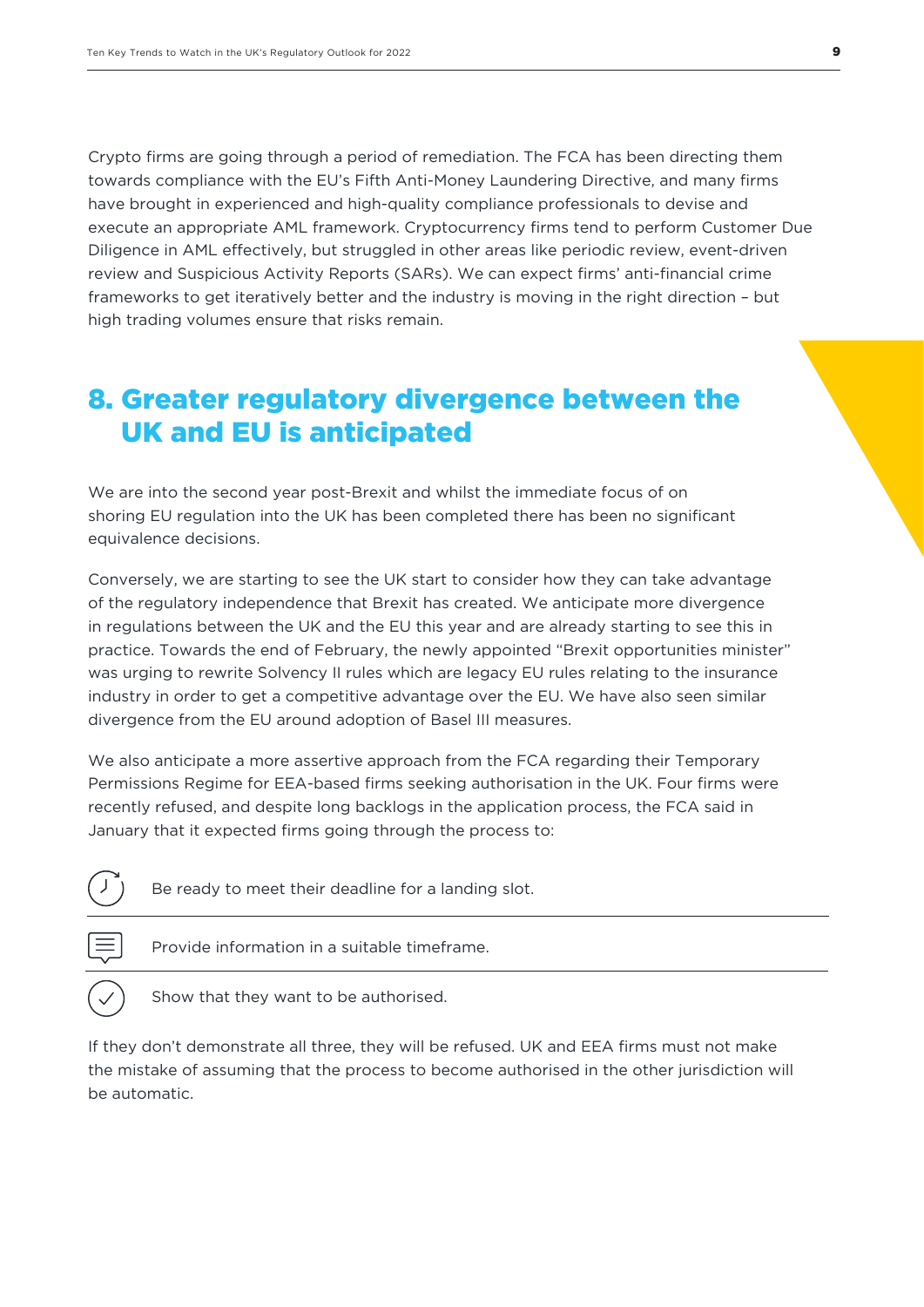#### 9. The BNPL sector will take its first steps on the march towards regulation

The Buy Now, Pay Later (BNPL) sector is growing rapidly but is so far unregulated in the UK because of an exemption under the Financial Services and Markets Act for firms providing shortterm interest-free credit.

Yet change is coming. A consultation closed in January 2022 which explored two ways to supervise and regulate these firms:

- 1. BNPL and short-term interest-free credit activity would only be regulated when a third-party lender is involved, not when the relationship is directly between the merchant and the consumer.
- **2.** Regulation would apply when there is a pre-existing relationship between the lender and the consumer.

Whichever way the regulator goes, it seems regulation is inevitable because of the risk to the consumer from a default on a BNPL commitment. Credit checks are likely to be implemented for those applying to use BNPL, and those consumers will be reminded that they are taking out credit so their credit rating could be adversely affected.

### 10. Diversity, inclusion and ESG are moving from good practice towards a regulatory expectation

The FCA is putting greater emphasis on diversity and inclusion, believing that firms with an inclusive culture are better run because staff feel able to raise concerns and challenge decisions. Firms should expect the regulator to issue surveys to capture information on their diversity and inclusion, which could inform future policy decisions.

The FCA is also working towards the government's target for carbon net zero by 2050 and monitoring how financial services companies are impacting the environment – as all arms of government are after the commitments made at COP26 late last year. Many firms are required to make disclosures on climate and sustainability. There will be an outsized impact on the asset management and investment sector, as climate-related disclosed required by listed companies are being standardised and investor stewardship is influencing sustainability strategies.

Diversity, inclusion and sustainability will only become more salient in the coming year so companies should consider getting on the front foot by reviewing their record on – and commitment to – these important issues.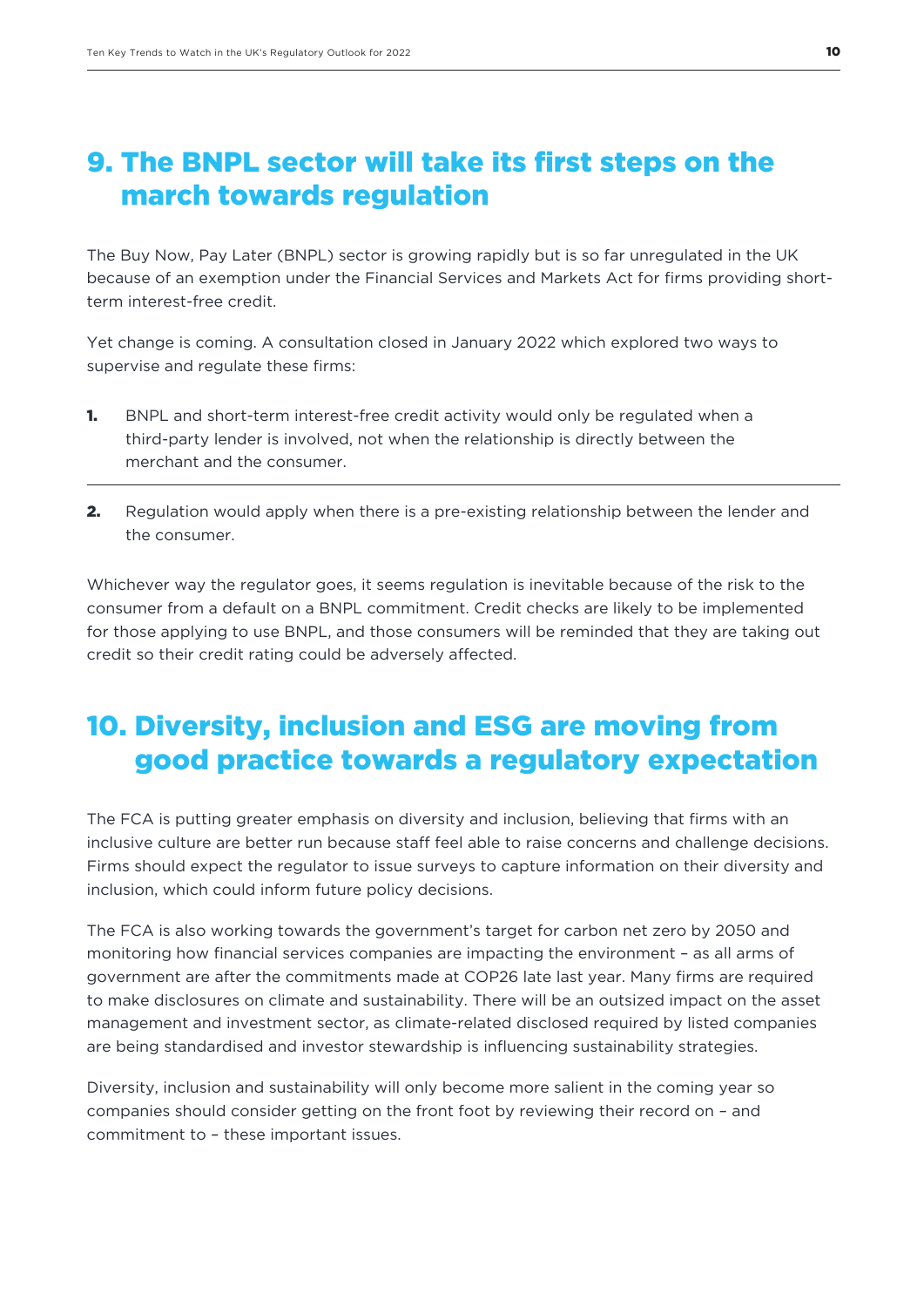#### In a nutshell: fscom experts' top advice for regulatory compliance in 2022

This report has covered a wide range of regulations and trends across the sector, and companies can be excused for feeling overwhelmed by their compliance to-do list. So, we asked our webinar speakers for their one key piece of advice:

Update your enterprise risk assessment with particular focus on conduct and culture"  $\epsilon$ ¬– Jamie Cooke.

Assess how your business impacts and protects vulnerable customers" – Alison Donnelly.

Forward plan your resource requirements and prepare before it becomes a problem – " nothing screams to a regulator more than backlogs" - Phil Creed.

Understand and document how your data is shared with third parties and how they meet your security requirements" - Nick Gumbley.

For advice on any of the topics covered in this report, contact fscom for a free consultation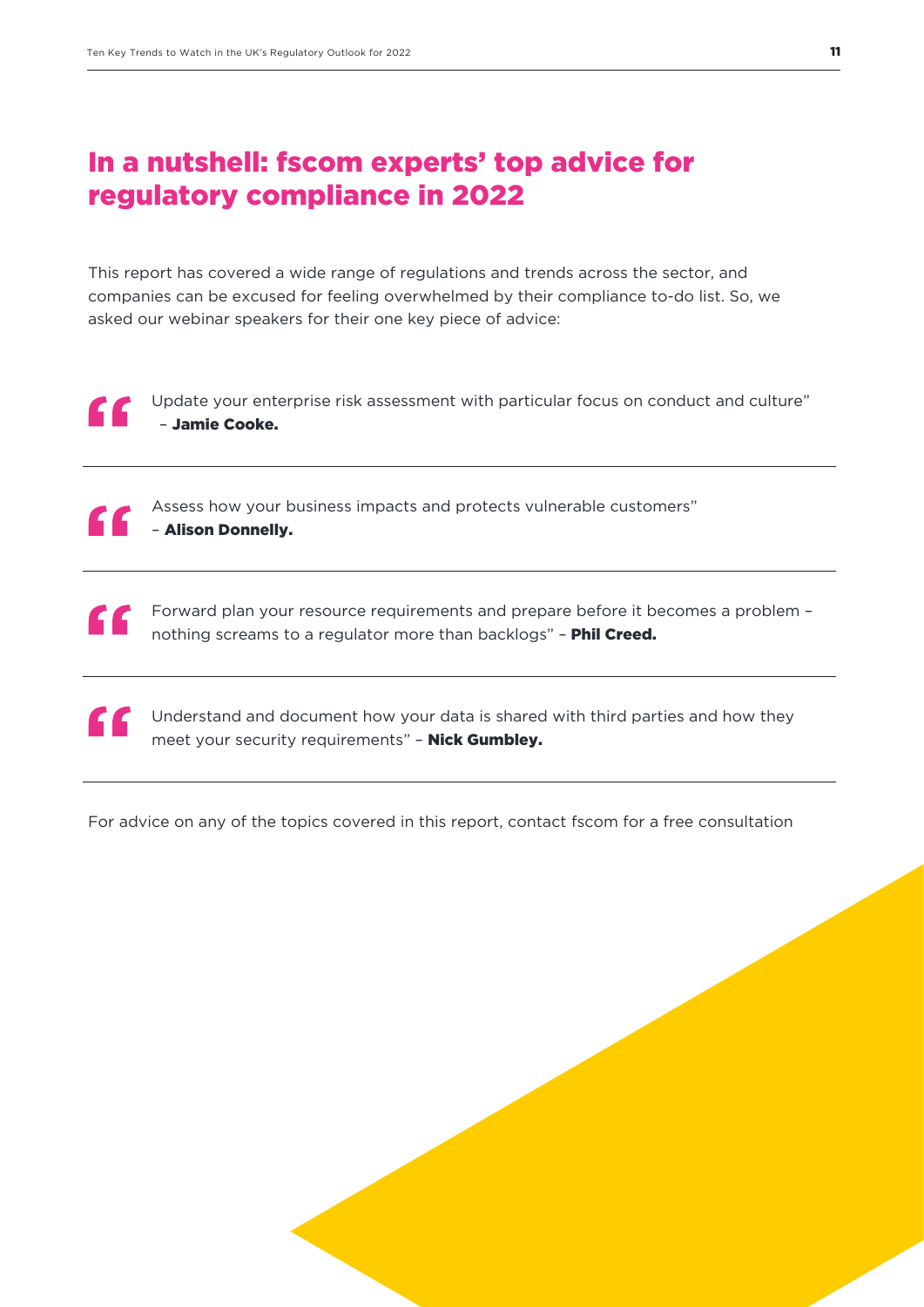## Expertise that adds value

If you would like to find out more about any of the regulatory matters in this report, contact the relevant expert today.



**Jamie Cooke** Managing Director Investments jamie.cooke@fscom.co



**Alison Donnelly** Director Payments alison.donnelly@fscom.co



**Philip Creed** Director Financial Crime philip.creed@fscom.co



**Nick Gumbley** Associate Director Cyber Security nick.gumbley@fscom.co